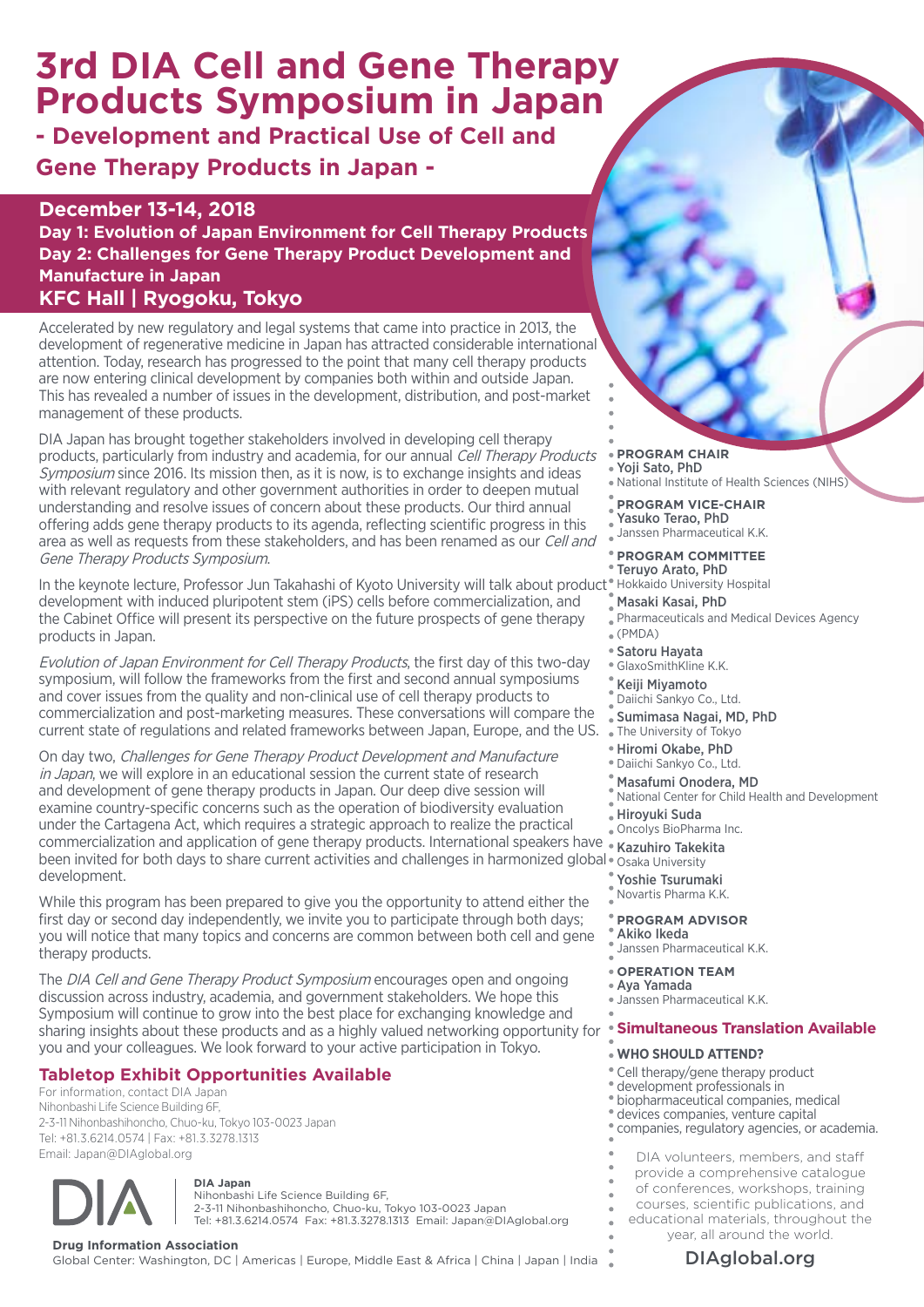# **DAY 1** | Thursday, December 13, 2018 |

# **Evolution of Japan Environment for Cell Therapy Products <sup>2</sup>**

**9:30-10:00 REGISTRATION**

### **10:00-10:15 WELCOME AND OPENING REMARKS**

#### Akio Uemura, PhD

Senior Vice President & Managing Director, DIA Japan

#### Yoji Sato, PhD

Program Chair Head, Division of Cell-Based Therapeutic Products, National Institute of Health Sciences (NIHS)

#### **10:15-12:15 SESSION 1**

### **Non-clinical Safety Assessment of Cell Therapy Products**

#### SESSION CO-CHAIRS

#### Sumimasa Nagai, MD, PhD

Senior Assistant Professor, Translational Research Center, The University of Tokyo Hospital

#### Yoji Sato, PhD

Head, Division of Cell-Based Therapeutic Products, National Institute of Health Sciences (NIHS)

In the non-clinical safety assessment of cell therapy products, a xenogeneic immune response can<br>be the points to consider.<br>In the PSEHB/MDELD technical guidance, it is stated that the testing is required within the scope<br>

#### *Positioning of General Toxicology Studies in Cell Therapy Products*

#### Satoshi Yasuda, PhD

Chief, Division of Cell-Based Therapeutic Products, National Institute of Health Sciences (NIHS)

#### *Points to Consider for the Standardization of Tumorigenicity Testing*

#### Hiroto Bando, PhD, MBA

Global Head of Cell Manufacturing Strategy, Head of Alliance Strategy Takeda Pharmaceutical Company Limited

#### *Viral Safety for Porcine Islet Xenotransplantation*

#### Masayuki Shimoda, MD, PhD

Project Leader, Research Institute National Center for Global Health and Medicine

#### *Panel Discussion*

#### All Session Speakers and

Mizuho Nonaka, DVM, PhD

Principal Reviewer, Office of Cellular and Tissue-based Products, Pharmaceuticals and Medical Devices Agency (PMDA)

## **12:15-13:45 LUNCH BREAK/ INTRODUCTION OF EXHIBITORS**

### **13:45-14:30 KEYNOTE ADDRESS 1**

#### SESSION CHAIR

### Teruyo Arato, PhD

Professor, Clinical Research and Medical Innovation Center, Hokkaido University Hospital

#### *Stem Cell-based Therapy for Parkinson's Disease*

Jun Takahashi, MD, PhD

Professor, Center for iPS Cell Research and Application (CiRA), Kyoto University

#### **14:30-16:10 SESSION 2**

#### **Points to Consider from Comparability of Cell Therapy Products Subject to Changes in Their Manufacturing Process**

## SESSION CHAIR

Kazuhiro Takekita

Associate Professor, Division of Cardiovascular Surgery, Department of Surgery, Osaka University Graduate School of Medicine

The manufacturing process of cell therapy products is changed during the development and

after approval.<br>As an approach to explain comparability, it may not be appropriate to follow the experience<br>As an approach oscillation of which biotechnological products since it is difficult to identify CQA of cell therap each presentation.

#### *Quality Aspects of Regenerative Medical Products*

### Kanako Watanabe, PhD

Reviewer, Office of Cellular and Tissue-based Products, Pharmaceuticals and Medical Devices Agency (PMDA)

*Points to Consider on ATMPs' Comparability Assessment on Manufacturing Change in Europe (Tentative)*

### Margarida Menezes-Ferraria, PhD

Member of the Committee for Advanced Therapies and of the Biologics Working Party, European Medicines Agency (EMA) Senior Assessor, Medicines Evaluation Department /National Scientific Advice Coordinator, INFARMED - National Authority of Medicines and Health Products, I.P. Portugal

#### *Manufacturing Change Approach on Allogeneic Cell Therapy Products*

#### Kiwamu Imagawa, PhD

JCR Pharmaceuticals Co., Ltd.

### *Panel Discussion*

All Session Speakers and Ken-Ichiro Hata, DDSc, PhD President and CEO, Japan Tissue Engineering Co., Ltd.

#### **16:10-16:40 COFFEE BREAK**

#### **16:40-17:10 KEYNOTE ADDRESS 2**

#### SESSION CHAIR

Sumimasa Nagai, MD, PhD

Senior Assistant Professor, Translational Research Center, The University of Tokyo Hospital

#### *Regulation of Regenerative Medicine in Japan - Towards Industrialization of Japan-Origin Innovative Regenerative Medical Products*

#### Kiyohito Nakai, PhD

Director, Pharmaceutical and Food Safety Bureau, Ministry of Health, Labour and Welfare (MHLW)

Regenerative medical products are expected to cure the intractable, severe, and/<br>or low quality of life diseases. Therefore, it is positioned as one of important tools<br>to challenge Unmet Medical Needs. In this session, cur

#### **17:10-18:40 SESSION 3**

### **Challenges for Industrialization and Launch Phase Efforts of Regenerative Medicine**

#### SESSION CO-CHAIRS

Keiji Miyamoto

Principal, Regulatory Affairs & Planning Group, New Drug Regulatory Affairs Department, R&D Division, Daiichi Sankyo Co., Ltd.

#### Kazuhiro Takekita

Associate Professor, Division of Cardiovascular Surgery, Department of Surgery, Osaka University Graduate School of Medicine

Though many companies are launching and developing regenerative medicines and these<br>numbers are increasing gradually, there are still various challenges in many areas.<br>This session provides actual challenges from companies be discussed.

#### *Issues Recognized through the Development of Epithelial Cell Sheet for Esophageal Regeneration (CLS2702C/D)*

Setsuko Hashimoto, PhD President and CEO, CellSeed Inc.

### *Post-Marketing Activities for Autologous Cultured Epidermis*

# *and Cartilage*

Ken-Ichiro Hata, DDSc, PhD President and CEO, Japan Tissue Engineering Co., Ltd.

### *Current Situation and Operational Issues for National*

*Regenerative Medicine Database* Kiyoshi Okada, MD, PhD

Project Associate Professor, Osaka University

#### *Panel Discussion*

#### All Session Speakers and

Masaki Kasai, PhD

Reviewer, Office of Cellular and Tissue-based Products, Pharmaceuticals and Medical Devices Agency (PMDA)

#### Kiyohito Nakai, PhD Director, Pharmaceutical and Food Safety Bureau, Ministry of Health, Labour and Welfare (MHLW)

Yoshie Tsurumaki

Senior Incubator Program Manager, CTL019 Incubator Department, Oncology Dev. & Medical Affairs Dept., Oncology Division, Novartis Pharma K.K.

#### **18:40-20:00 NETWORKING RECEPTION**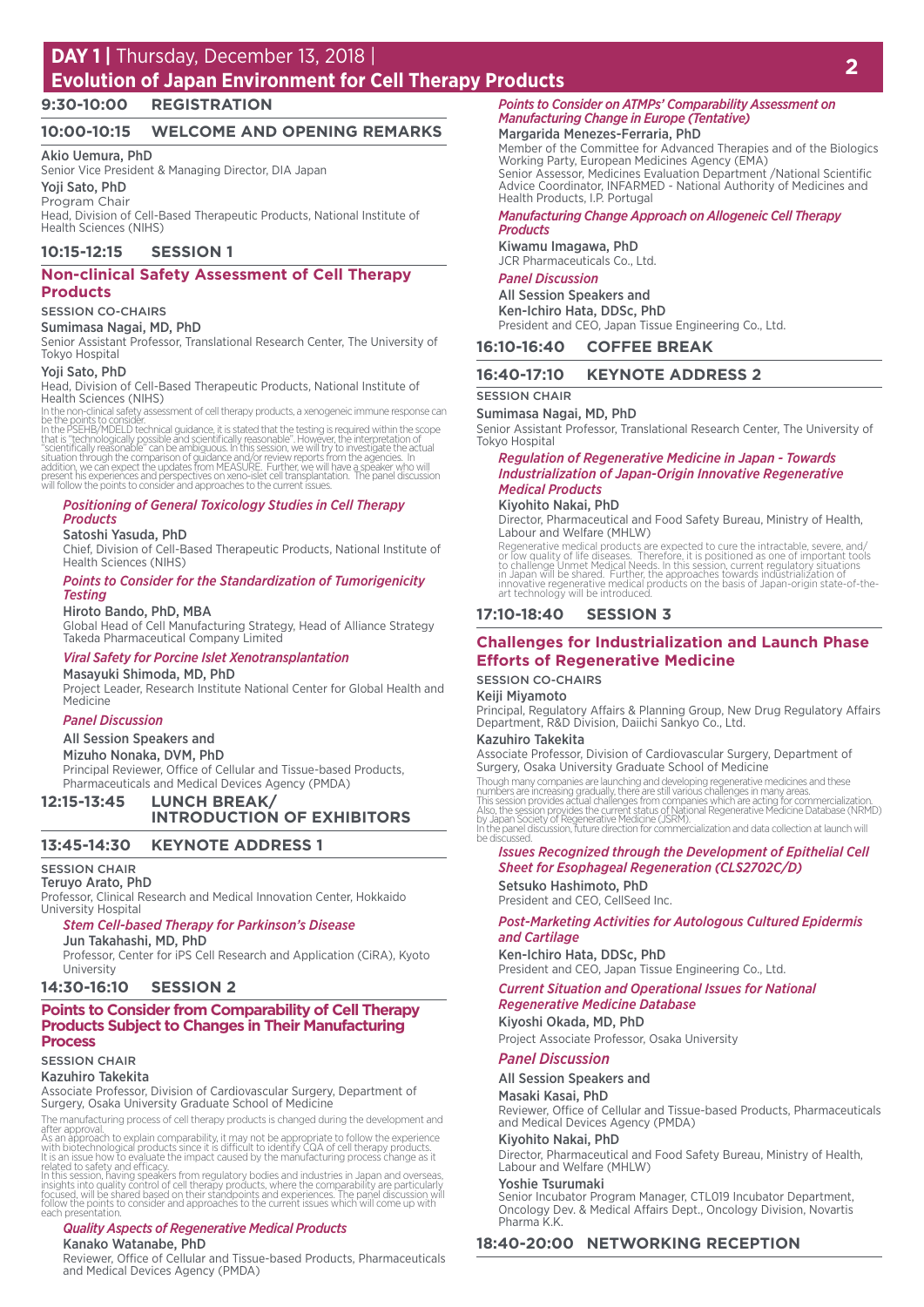# **<sup>3</sup> DAY 2 |** Friday, December 14, 2018 |

# **Challenges for Gene Therapy Product Development and Manufacture in Japan**

### **9:00-9:30 REGISTRATION**

### **9:30-9:50 KEYNOTE ADDRESS 3**

#### **SESSION CHAIR** Masafumi Onodera, MD

Head of Genetic Research Department, National Center for Child Health and Development

### *Japanese Policy on Genomic Medicine*

#### Katsumi Doi

#### Counsellor, Cabinet Secretariat

In recent years, it has been possible to realize personalized medical care for patients<br>of cancer and rare diseases by using big data of genome and Artificial intelligence<br>(Al). At the government, the "Council for Promotio

In this session, the outline and future direction will be explained.

### **9:50-10:40 SPECIAL LECTURE**

#### SESSION CHAIR

#### Masafumi Onodera, MD

Head of Genetic Research Department, National Center for Child Health and Development

#### *Current State of Gene Therapy Product Development in Japan and Abroad - How to Nurture Gene Therapy in Japan?*

### Noriaki Imanishi, PhD

AMED Program Officer, Department of Research Promotion, Japan Agency for Medical Research and Development (AMED)

Gene cell therapy is a fundamental treatment in various diseases by intervention in causative genes

Practical use is progressing in EU and the United States continuously for cancer area because of high efficacy.

Since establishment in 2015, AMED has considered the role through the inspection of several overseas gene cell therapy research and exchange of information at the International Rare Disease Consortium.

In this presentation, I would like to introduce the development trend of research in this area, the key viral vector production, regulation status/issues, and measures for nurturing gene therapy in Japan.

### **10:40-11:00 COFFEE BREAK**

### **11:00-11:40 EDUCATIONAL LECTURE**

### SESSION CHAIR

#### Akiko Ikeda, RPh

Senior Manager, Policy Intelligence Department, Janssen Pharmaceutical K.K. *Basic Knowledge on Quality and Safety of Gene Therapy Products - Differences from Drug Development –*

### Teruyo Arato, PhD

Professor, Clinical Research and Medical Innovation Center, Hokkaido University Hospital

Gene therapy products are classified as regenerative medical products in Japan and there are specific different between cell products and recombinant protein products. In this session, the points to consider for the development and manufacturing gene products will be explained.

### **11:40-13:10 LUNCH BREAK**

#### **13:10-14:30 SESSION 4**

### **Approach to CMC and Non-clinical Activities**

#### SESSION CHAIR

#### Teruyo Arato, PhD

Professor, Clinical Research and Medical Innovation Center, Hokkaido University Hospital

For commercialization of gene therapy products, several kinds of realistic discussions have been progressed outside of Japan. In Japan, some of the companies contribute to development of gene therapy products.

In this session, Takara bio and Merck as an example of domestic or foreign company in Japan will<br>introduce their development activities and scope in Japan business. According to their experiences<br>in CMC and non-clinical fi

#### *Efforts to Manufacturing of Quality Ensured Gene Therapy Products*

#### Junichi Mineno, PhD

Managing Director, President of Bioindustry Business Unit, Takara Bio Inc.

### *Challenges on the Gene Therapy Vector Manufacturing and Quality Testing*

Sadao Ozawa, PhD Technology Manager, Process Solutions, Merck Japan

### **14:30-15:00 COFFEE BREAK**

#### **15:00-17:00 SESSION 5**

### **Gene Therapy Products and Procedures for the Cartagena Law**

#### SESSION CO-CHAIRS

#### Masafumi Onodera, MD

Head of Genetic Research Department, National Center for Child Health and Development

### Teruhide Yamaguchi, PhD

Professor, Nihon Pharmaceutical University

In recent years, although the development of gene therapy products has been increasing year by<br>year. On the other hand, products with genetic modification need to be considered in accordance<br>with the Cartagena law, and bio

#### *Operation and issues of Cartagena law in Japan* Masafumi Onodera, MD

Head of Genetic Research Department, National Center for Child Health and Development

### *Environmental Assessments and Shedding Studies for Gene Therapy Products in the US and Japan*

Teruhide Yamaguchi, PhD Professor, Nihon Pharmaceutical University

### *Genetically Modified Vaccines:European and US Regulations*

Myra Widjojoatmodjo, PhD

Scientific Affairs Leader, Respiratory Infections, Viral Vaccines, Janssen Vaccines & Prevention B.V., Johnson and Johnson

### *Points to Consider for Environmental Risk Assessment of the Use of Living Modified Organisms; PMDA Perspectives on Type 1 Use Approval under "Cartagena*

### *Law"* Kazunobu Oyama, PhD

Principle Reviewer, Office of Cellular and Tissue-based Products, Pharmaceuticals and Medical Devices Agency (PMDA)

#### *Panel Discussion*

All Session Speakers and

#### Satoru Hayata

EFPIA Japan Head of Center, Rare Diseases Medicines Development Center,

Development & Medidcal Affairs Division, GlaxoSmithKline K.K.

### **17:00-17:10 CLOSING REMARKS**

#### Yasuko Terao, PhD

Director, Head of New Compound & Development Planning Department, Clinical Science Division, Research & Development Division, Janssesn Pharmaceutical K.K..

Unless otherwise disclosed, DIA acknowledges that the statements made by speakers are their own opinion and not necessarily that of the organization they represent, or that the DIA.

Speakers and agenda are subject to change without notice.

Recording of any DIA tutorial/workshop/meeting information in any type of media, is prohibited without prior written consent from DIA.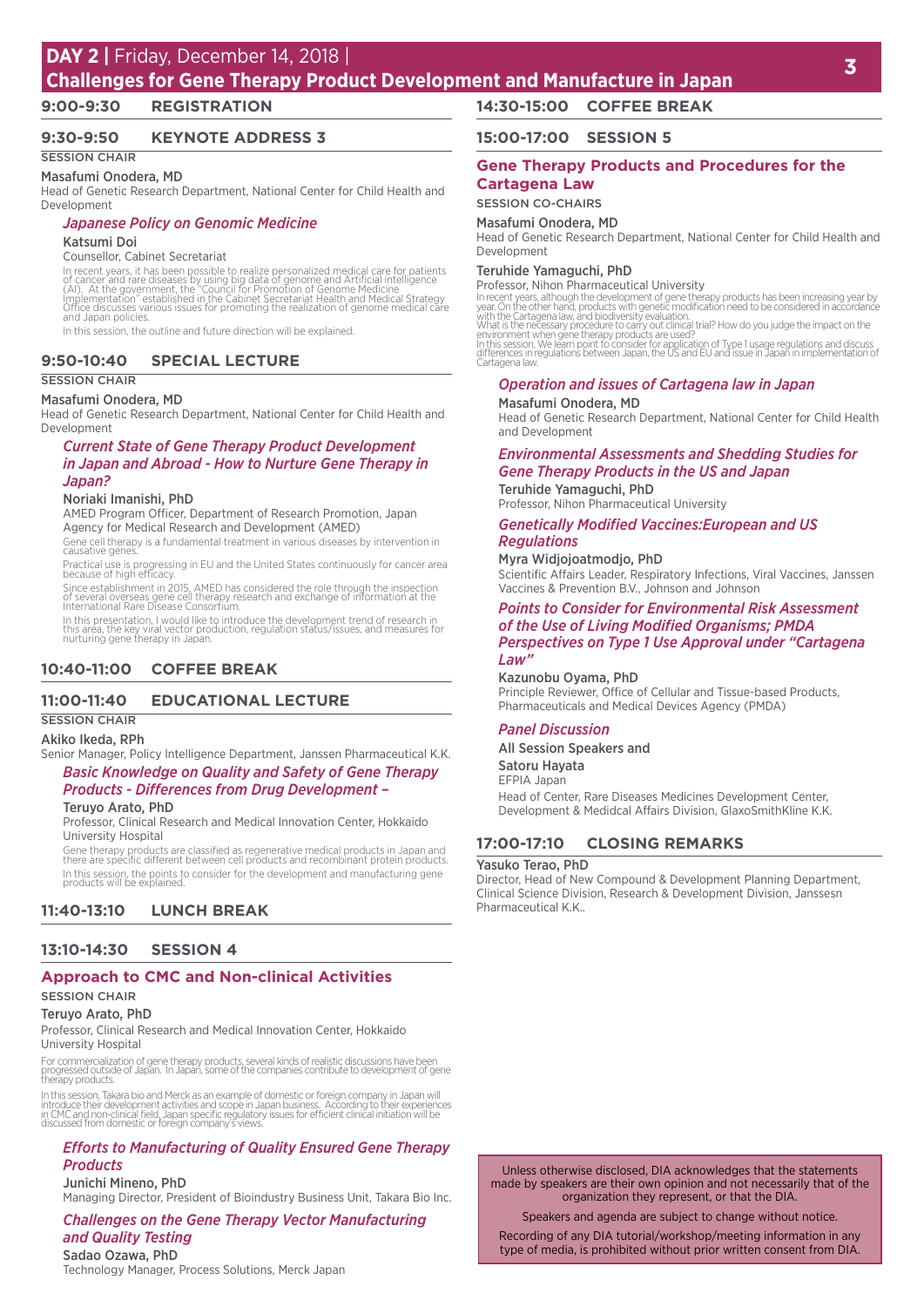#### **REGISTRATION FORM:** Register online or forward to DIA Japan, Nihonbashi Life Science Building 6F, 2-3-11 Nihonbashihoncho, Chuo-ku, Tokyo 103-0023 Japan tel +81-3-6214-0574 • fax +81-3-3278-1313

#### **3rd DIA Cell Therapy and Gene Therapy Products Symposium in Japan**

Event #18313 • December 13-14, 2018 | KFC Hall, Ryogoku, Tokyo

Address: 1-6-1 Yokoami, Sumida-ku, Tokyo 130-0015

#### DIA will send participants a confirmation letter within 10 business days after receipt of their registration.

**Registration Fees**  If DIA cannot verify your membership, you will be charged the nonmember fee. Registration fee includes refreshment breaks and reception (if applicable), and will be accepted by mail, fax, or online.

#### Join DIA now to save on future meetings and to enjoy the benefits of membership for a full year: **www.DIAglobal.org/Membership**

- $\Box$  **I DO** want to be a DIA member
- **Q I DO NOT** want to be a DIA member

|                   |                                                                                                                                                                                                                                                                                                                                                                                                                                                                                                                      |                                            | <b>8% CONSUMPTION TAX INCLUDED</b> |                   |                   |  |
|-------------------|----------------------------------------------------------------------------------------------------------------------------------------------------------------------------------------------------------------------------------------------------------------------------------------------------------------------------------------------------------------------------------------------------------------------------------------------------------------------------------------------------------------------|--------------------------------------------|------------------------------------|-------------------|-------------------|--|
|                   |                                                                                                                                                                                                                                                                                                                                                                                                                                                                                                                      |                                            | 2 DAYS                             | <b>DAY 1 ONLY</b> | <b>DAY 2 ONLY</b> |  |
|                   |                                                                                                                                                                                                                                                                                                                                                                                                                                                                                                                      | <b>Early Bird</b><br>(Until Nov. 21, 2018) | ¥45,360 □                          | ¥31,320 □         | ¥31,320 □         |  |
|                   | Industry<br>On of After<br>¥34,560 O<br>¥51,840<br>Nov.22,2018<br><b>Early Bird</b><br>Government.<br>¥14,580 O<br>¥24,300 O<br>(Until Nov. 21, 2018)<br>Non Profit,<br>Academia,<br>On of After<br>¥16,200 O<br>¥27,000 O<br><b>Medicals</b><br>Nov.22,2018<br>¥44,010 Q<br>Industry<br>¥70,740 □<br>Government, Non Profit,<br>¥39,960 □<br>¥22,680<br><b>Academia, Medicals</b><br>Membership<br>¥18,900 a<br>2-Year Membership<br>¥34,020 O<br><b>Academia Membership</b><br>¥12,960 a<br>(Academia, Medicals)** | ¥34,560 Q                                  |                                    |                   |                   |  |
| <b>MEMBER*</b>    |                                                                                                                                                                                                                                                                                                                                                                                                                                                                                                                      |                                            |                                    |                   | ¥14,580 □         |  |
|                   |                                                                                                                                                                                                                                                                                                                                                                                                                                                                                                                      |                                            |                                    |                   | ¥16,200 O         |  |
|                   |                                                                                                                                                                                                                                                                                                                                                                                                                                                                                                                      |                                            |                                    |                   | ¥44,010 Q         |  |
| <b>NONMEMBER</b>  |                                                                                                                                                                                                                                                                                                                                                                                                                                                                                                                      |                                            | ¥22,680                            |                   |                   |  |
| <b>MEMBERSHIP</b> |                                                                                                                                                                                                                                                                                                                                                                                                                                                                                                                      |                                            |                                    |                   |                   |  |
|                   |                                                                                                                                                                                                                                                                                                                                                                                                                                                                                                                      |                                            |                                    |                   |                   |  |
|                   |                                                                                                                                                                                                                                                                                                                                                                                                                                                                                                                      |                                            |                                    |                   |                   |  |

*Early Bird Deadline: November 21, 2018*

*\* Including members of Forum for Innovative Regenerative Medicine (FIRM).*

*\*\* To register for Academia Membership, please send this form to DIA Japan office by fax or e-mail.*

#### **Please check the applicable category:**

**Q** Academia Q Government Q Industry Q Medicals

| $\Box$ CSO (Contract research/service organization) $\Box$ Student (Call for registration information) |  |
|--------------------------------------------------------------------------------------------------------|--|
| Lact Name                                                                                              |  |

Degrees **Degrees Degrees degrees degrees degrees degrees degrees degrees degrees degrees degrees degrees degrees degrees degrees degrees degrees degrees degrees degrees degrees deg** 

First Name M.I. And the set of the set of the set of the set of the set of the set of the set of the set of the set of the set of the set of the set of the set of the set of the set of the set of the set of the set of the

Job Title

**Company** 

Address (As required for postal delivery to your location)

City **State Zip/Postal Country** Country

email **Required for confirmation**

Phone Number **Required** 

#### TRAVEL AND HOTEL

Dai-ichi Hotel Ryogoku is convenient accomodation adjacent to the venue. To reserve, please contact the Dai-ichi Hotel Ryogoku below.

Address: 1-6-1 Yokoami, Sumida-ku, Tokyo 130-0015, Japan Telephone: +81-(0)3-5611-5211 / Fax: +81-(0)3-5611-5212 email: daiichi-hotel@dh-ryogoku.com

URL: http://www.dh-ryogoku.com/english/index.html

#### **DIA Terms and Conditions**

#### **CANCELLATION POLICY: On or before December 6, 2018**

Administrative fee that will be withheld from refund amount: Member or Nonmember = ¥20,000(2 days)/ ¥10,000(1 day) Government/Academia/Nonprofit

(Member or Nonmember) = ¥10,000(2 days)/ ¥5,000(1 day)

Cancellations must be in writing and be received by the cancellation date above. Registrants who do not cancel by that date and do not attend will be responsible for the full registration fee paid.

Registrants are responsible for cancelling their own hotel and airline reservations. You may transfer your registration to a colleague at any time but **membership is not transferable**. Please notify DIA of any such substitutions as soon as possible. Substitute registrants will be responsible for nonmember fee, if applicable.

DIA does NOT allow registrants to pass name badges to others. DIA may ask attendees to show identifications, if necessary.

DIA reserves the right to alter the venue, if necessary. If an event is cancelled, DIA is not responsible for any airfare, hotel or other costs incurred by registrants.

#### **EVENT STREAM AND RECORDING**

If you attend a DIA event, we make video and audio recordings of events (both face to face and online) that may include your participation in the event, including your image, questions and comments. To view our full photography and video recording policy, click **[here](https://www.DIAglobal.org/general/photography-policy)**. (https://www.DIAglobal.org/general/photography-policy)

#### **PRIVACY STATEMENT**

DIA respects the privacy of all of its members and customers. To view our privacy policy, click **[here](https://www.DIAglobal.org/about-us/privacy-policy)**. (https://www.DIAglobal.org/about-us/privacy-policy) You agree that your personal data will be transferred to DIA in the US. The personal information provided when you register for an event will be used to contact you with information about upcoming events, programs, products and services of DIA. In addition, your name and organization name will be listed in the Attendee List which will be distributed on site to the participants of an event for which you have registered. By submitting this information with a registration you are regarded as having agreed to this handling of information, but if you do not agree, please contact DIA **Japan** 

By signing below I confirm that I agree with DIA's Terms and Conditions of booking. These are available from the office or online by clicking **[here](https://www.diaglobal.org/General/Terms-and-Conditions?productIDs=7575682)**. (https://www.diaglobal.org/General/Terms-and-Conditions?productIDs=7575682)

Signature Date

#### PAYMENT OPTIONS

Register online at **www.DIAglobal.org** or check payment method.

#### D BANK TRANSFER:

 You will recieve an invoce with bank information detail by email after registration completion.

*All local and overseas charges incurred for the bank transfer must be borne by payer.*

Q CREDIT CARD (VISA, MASTERCARD OR JCB ONLY)

 $\Box$  VISA  $\Box$  MC  $\Box$  JCB Exp. (mm/yy)  $\Box$ 

Card No.

Cardholder Name

Signature

CONTACT INFORMATION

Contact the DIA Japan office in Tokyo for further information. tel: +81.3.6214.0574 | fax: +81.3.3278.1313 email: Japan@DIAglobal.org www.diajapan.org

| Fax Number |
|------------|
|------------|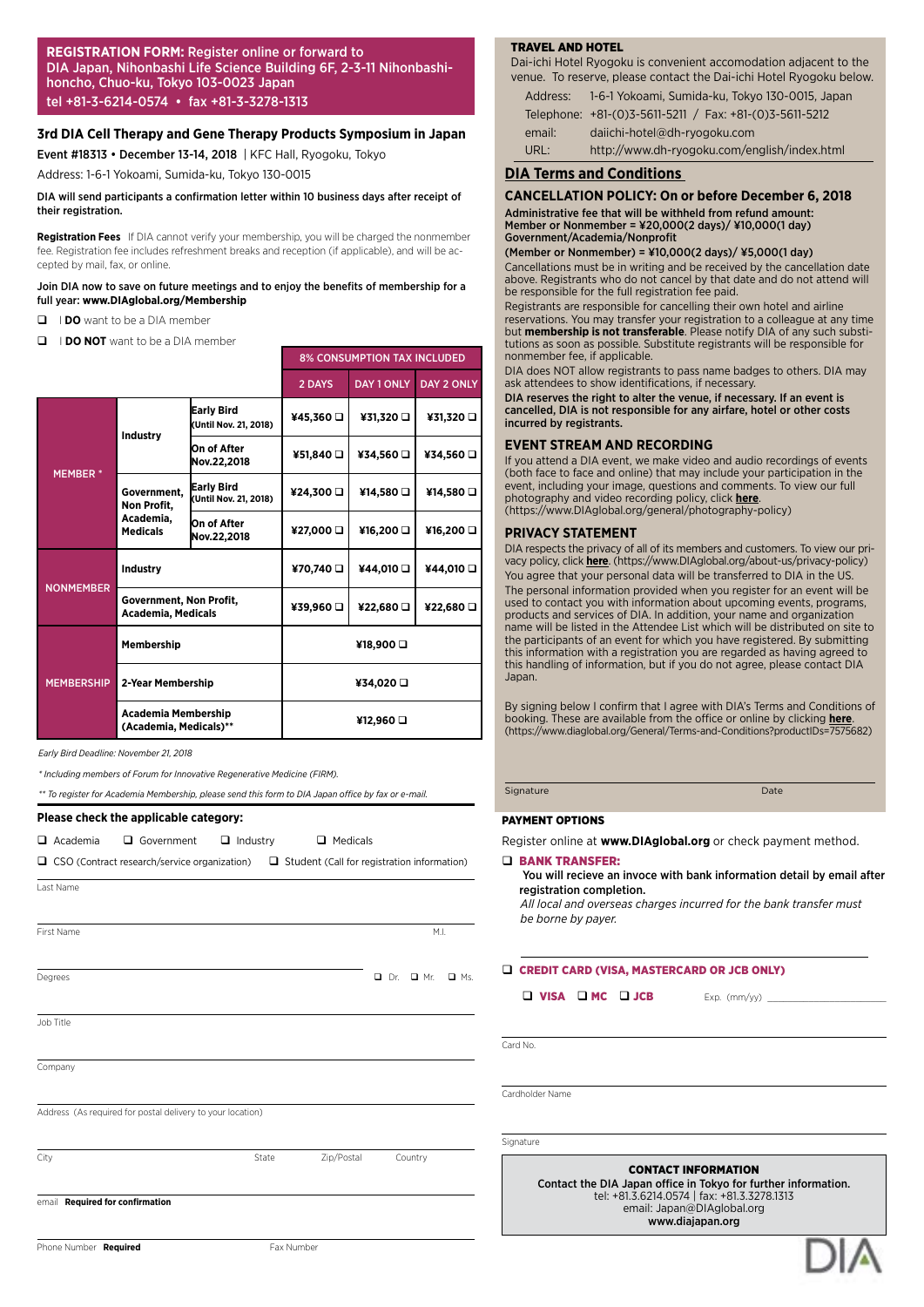# **第3回DIA再生医療製品・遺伝子治療用製品シンポジウム ~All Japanの再生医療開発と実用化 細胞と遺伝子~**

# **2018年12月13日(木)~ 14日(金)**

Day 1: 13日(木) 細胞加工製品を取り巻く環境の進化 Day 2: 14日(金) 遺伝子治療用製品の製造と開発をめぐる諸問題 [KFCホール\(両国\) http://www.tokyo-kfc.co.jp/access/](http://www.tokyo-kfc.co.jp/access/)

# プログラム概要

我が国における再生医療の開発は、2013年に早期の実用化を目指した新しい法律が策定され て以来、国際的にも高い関心をもって注目されています。また多くの国内・海外発の再生医療等 製品の研究が進み、さらに臨床開発ステージに入ることで、製品開発はもとより流通、上市後の 諸課題がより明確に認識されるようになってきました。

DIA Japanでは、再生医療等製品の開発の際、企業やアカデミアが直面する課題について、当局担当 者を含めた関係者間で共有し、より具体的な議論を通じて共に解決策を探る機会として、2016 年より再生医療製品シンポジウムを開催してまいりました。第3回を迎える本年は新たな取り組 みとして、国内外の研究開発の進展状況や関係者の要望を踏まえ、細胞加工製品に加えて遺伝 子治療用製品もメインテーマとし、それに伴い開催期間も2日間に拡大しました。また、シンポジ ウムの名称も「再生医療製品・遺伝子治療用製品シンポジウム」と改めました。

基調講演では、京都大学 iPS細胞研究所 高橋淳教授より商品化目前のiPS細胞による製品 開発について、また、内閣府からは、遺伝子治療用製品を含む国の取り組みを今後の展望も含 めてお話いただく予定です。

Day 1「細胞加工製品を取り巻く環境の進化」 では、第1回、第2回シンポジウムの内容を踏襲し、 細胞加工製品の品質や非臨床に加え、商業化への課題や市販後対策を網羅したトピックとし、 日欧米三極の比較や規制における課題、レジストリの現状等、最新の知見の共有と議論を予定 しています。

Day 2「遺伝子治療用製品の製造と開発をめぐる諸問題」では、 教育セッションとして、国内での 研究開発の現状とその課題を共有します。特に遺伝子治療の実用化や製品化に向けて戦略的 な対応が必要となる生物多様性評価(カルタヘナ法)の運用に関する各国の比較と理解及び今 後改善すべき点等に対するDeep Diveセッションは注目の企画です。

両日とも海外からのスピーカーを招聘して、グローバルにおける開発の現状と課題と商業化へ の動きについて議論する内容としております。

今回は、細胞加工製品と遺伝子治療用製品の開発について、興味あるセッションを各々単独で ご参加いただけるプログラムとしておりますので、どちらか一方聴講されたい方も是非ご参加 ください。なお、2日間を通してご参加いただくことで、この分野全体の方向性や細胞加工製品と 遺伝子治療用製品の双方に共通する知識と課題についての学びがある企画としておりますの で是非2日間を通してご参加いただければ幸甚です。

DIA再生医療製品・遺伝子治療用製品シンポジウムは、産学官の継続的な議論の場であると同 時に、参加者全員にとって実務に役立つ最新の製品開発の課題、課題解決へ向けた知識とイン サイトを持ち帰りいただける場であり、さらには貴重なネットワーキングの場として成長し続け ます。一人でも多くの皆様のご参加をお待ちしております。

# 参加対象者:

•製薬又は医療機器企業等で再生医療等製品の開発にかかわる方 •ベンチャー企業又はアカデミアで再生医療等製品の開発にかかわる方 •再生医療等製品の薬事申請業務にかかわる方

```
など
```
# 日本語・英語間の同時通訳あり 卓上展示申し込み受付中

詳細については、ディー・アイ・エー ジャパンまでお問い合わせ下さい。 〒103-0023 東京都中央区日本橋本町2-3-11 日本橋ライフサイエンスビルディング6F Tel: 03-6214-0574 Fax: 03-3278-1313 Email: Japan@DIAglobal.org

**DIA Japan** Nihonbashi Life Science Building 6F, 2-3-11 Nihonbashihoncho, Chuo-ku, Tokyo 103-0023 Japan Tel: +81.3.6214.0574 Fax: +81.3.3278.1313 Email: Japan@DIAglobal.org

プログラム委員長 国立医薬品食品衛生研究所 佐藤 陽治

プログラム副委員長 ヤンセンファーマ株式会社 寺尾 寧子

プログラム委員 北海道大学病院

荒戸 照世 独立行政法人 医薬品医療機器総合機構 河西 正樹

グラクソ・スミスクライン株式会社 早田 悟

第一三共株式会社 宮本 恵司

東京大学 ……<br>永井 純正

第一三共株式会社 岡部 裕美

国立研究開発法人 国立成育医療研究センター 小野寺 雅史

オンコリス バイオ ファーマ 株式会社 須田 浩幸

大阪大学 嶽北 和宏

ノバルティス ファーマ株式会社 弦巻 好恵

プログラムアドバイザー

ヤンセンファーマ株式会社

池田 晶子

DIA Japan Operation Team

ヤンセンファーマ株式会社

山田 彩

DIA volunteers, members, and staff provide a comprehensive catalogue of conferences, workshops, training courses, scientific publications, and educational materials, throughout the year, all around the world.

Drug Information Association<br>Global Center: Washington, DC | Americas | Europe, Middle East & Africa | China | Japan | India **Namerica | DIAglobal.org**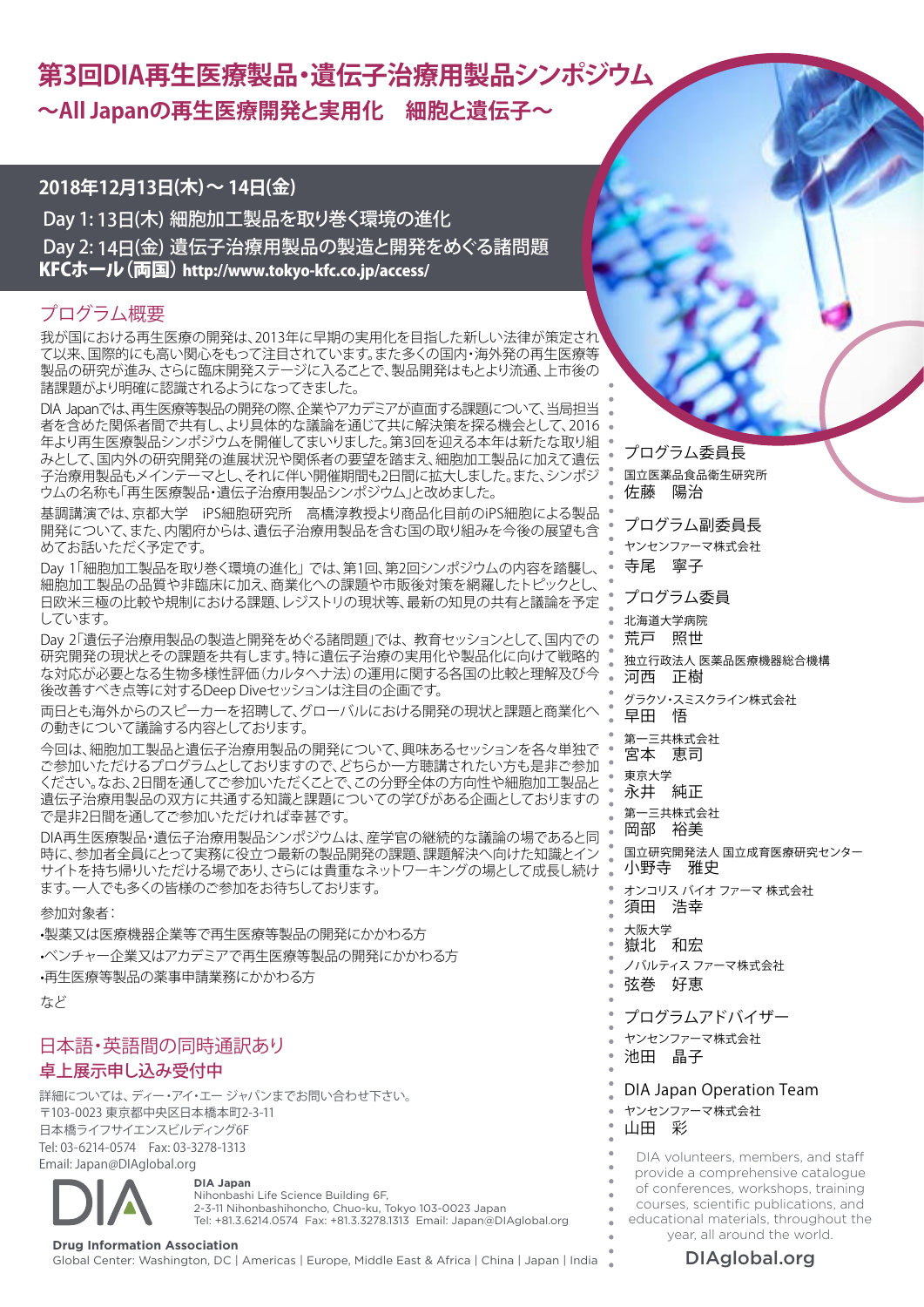# **1日目 |** 2018年12月13日(木) **| 細胞加工製品を取り巻く環境の進化**

### **9:30-10:00 受付**

### **10:00-10:15 開会の挨拶**

一般社団法人 ディー・アイ・エー・ジャパン 植村 昭夫

国立医薬品食品衛生研究所 佐藤 陽治

### **10:15-12:15 セッション1**

### 再生医療製品の非臨床安全性-開発での課題-

座長

東京大学医学部附属病院 永井 純正

国立医薬品食品衛生研究所

#### 佐藤 陽治

再生医療製品の開発段階での非臨床試験の実施には、種の違いも課題となる。日本では<br>技術的に可能かつ科学的合理性のある範囲において動物試験を実施することとれて<br>いるが、「科学的合理性のある配面」を明確に定めることは難しい。本セッションでは、欧<br>米とのガイドライン比較あるいは審査報告書の比較を通じ、ガイドライン上での書かれ 技術的課題、異種動物由来細胞製品の臨床開発を目指した安全性の確保の考え方につ<br>いて、経験によって得られた見識を共有いただく。パネルディスカッションでは、そこから<br>見い出される現状の課題に対してどのような検討をすべきか、議論を行いたい。

# 一般毒性試験はどのくらい必要なのか?-「指針上での書か

れ方」と「現実の運用」を比較する- 国立医薬品食品衛生研究所 安田 智

### 造腫瘍性評価のための試験を標準化するには?

武田薬品工業株式会社 坂東 博人

ブタ膵臓の異種移植に向けたウイルス安全性確保について 国立国際医療研究センター研究所 霜田 雅之

#### パネルディスカッション

本セッションの講演者および 独立行政法人 医薬品医療機器総合機構 野中 瑞穂

# **12:15-13:45 ランチブレイク/展示ブース紹介**

### **13:45-14:30 基調講演1**

座長 北海道大学病院 荒戸 照世

#### パーキンソン病根治を目指した幹細胞治療

京都大学 高橋 淳

本年8月、世界初のiPS細胞によるバーキンソン病治療薬の医師主導型臨床治験の<br>開始がアナウンスされた。本品は「先駆け審査指定制度」の指定品目にも選ばれ<br>ており、一刻も早く患者さんに届けた神経変性疾患の治療法の開発が高まる。本<br>品のリーダーであり、幹細胞を用いた神経変性疾患の治療法の開発と確立に、臨<br>床医のマインドで取組んでこられた高橋 淳先生より、基礎から臨床開発にいた

#### **14:30-16:10 セッション2**

### 再生医療等製品の製法変更と同等性/同質性評価の 考え方

#### 座長

大阪大学

#### 嶽北 和宏

再生医療製品の製品ライフサイクルの中で、製造工程の変更がたびたび行われる場合<br>が想定される。再生医療製品は重要品質特性の特定が困難であることから、変更前後の<br>の同等性/同質性を説明するためのアプローチとして、バイオ医薬品での経験をそのま、<br>ま踏襲することが適切でない場合が考えられ、製法変更の影響をどのように評価すべ<br>ま踏襲することが適切でない場合が考えられ、製法変更の影響をどのように評価すべ<br>生を療製品の品質管理でない、パネルディスカッ

再生医療等製品の品質に係る留意点 独立行政法人 医薬品医療機器総合機構 渡邉 可奈子

#### 欧州のATMPs(細胞治療)の製法変更時の同等性/同質性 評価の考え方(仮題)

European Medicines Agency (EMA) National Authority of Medicines and Health Products (INFARMED), Portugal Margarida Menezes-Ferraria

### 同種細胞治療製品における製法変更のアプローチ

JCRファーマ株式会社 今川 究

#### パネルディスカッション パネリスト

本セッションの講演者および 株式会社ジャパン・ティッシュ・エンジニアリング 畠 賢一郎

### **16:10-16:40 コーヒーブレイク**

#### **16:40-17:10 基調講演2**

座長

東京大学医学部附属病院 永井 純正

### 我が国の再生医療製品のレギュレーションー我が国発の革 新的再生医療製品創生を目指してー 厚生労働省

中井 清人

再生医療等製品は、難治性疾患・重篤疾患やQOL改善が必要な疾患を克服する<br>ものと期待されており、メディカルアンメットニーズへの挑戦の重要なツールとも<br>いえる。そこで、我が国の再生医療技術に基づいた革新的再生医療製品<br>まえた世界をリードする我が国の再生医療技術に基づいた革新的再生医療製品 の創生にかかる取り組みについて、ご講演いただく。

### **17:10-18:40 セッション3**

#### 再生医療等製品の商業化への課題と市販後対策

座長

第一三共株式会社

宮本 恵司

#### 大阪大学 嶽北 和宏

薬機法改正以降、再生医療等製品を市販・開発している企業は年々増えてきている一 方で、商業化を進める、または準備するにあたり、まだまだ多くの課題が存在する。今 回、商業化に取り組む企業から課題を共有した上で、今後の方向性について議論した い。また、再生医療学会による再生医療レジストリの現状を共有することにより、市販 後の情報収集について議論したい。

#### 食道再生上皮シート(CLS2702C/D)の開発から見えてきた 課題

株式会社セルシード 橋本 せつ子

自家細胞を用いた培養表皮・培養軟骨の市販後対応 株式会社ジャパン・ティッシュ・エンジニアリング

畠 賢一郎

#### 再生医療等データ登録システム(National Regenerative Medicine Database:NRMD)の進捗と運用上の課題 大阪大学医学部附属病院 岡田 潔

#### パネルディスカッション パネリスト

本セッションの講演者および 独立行政法人 医薬品医療機器総合機構 河西 正樹 厚生労働省 中井 清人 ノバルティス ファーマ株式会社 弦巻 好恵

## **18:40-20:00 情報交換会**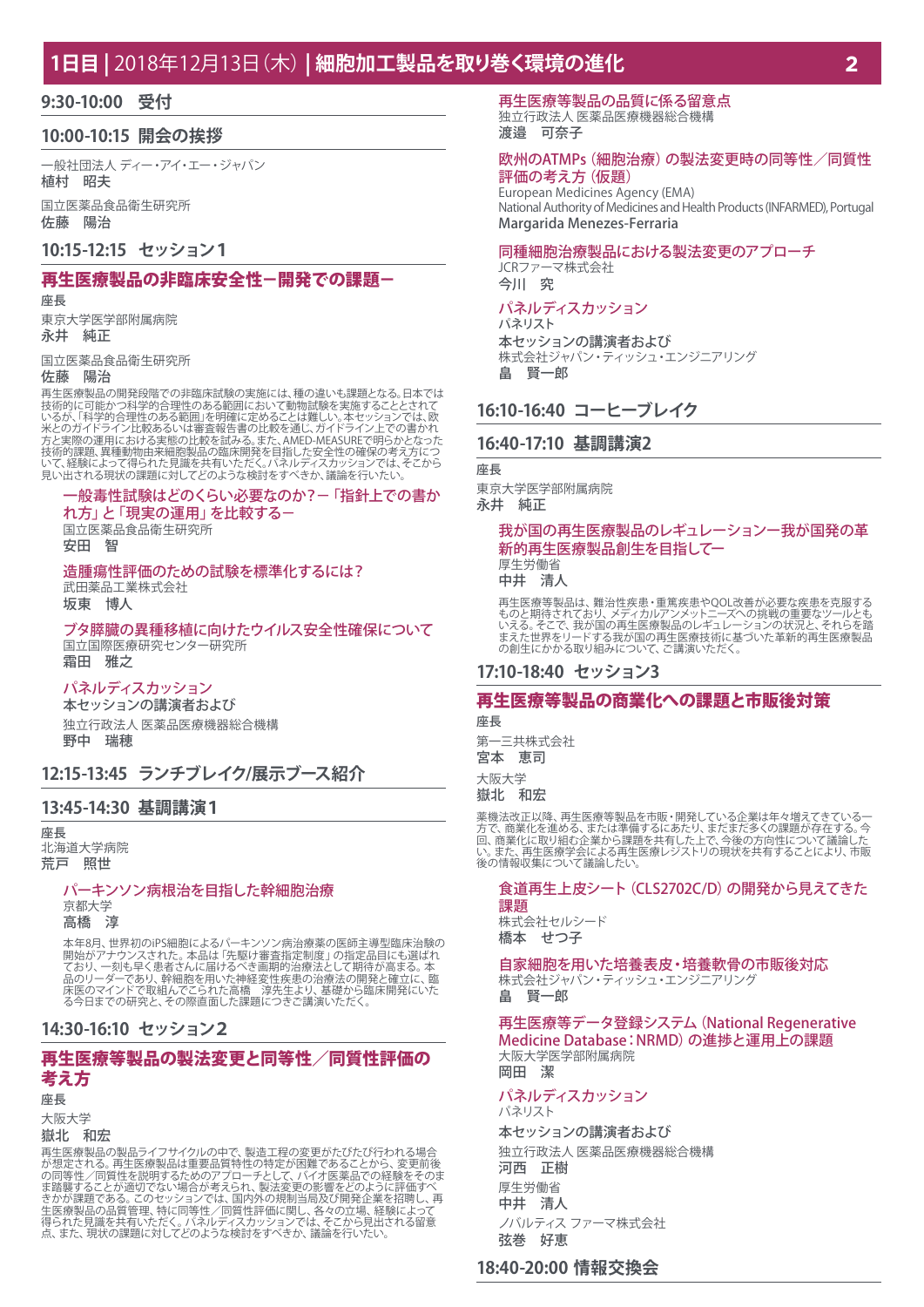# **2日目 |** 2018年12月14日(金) **| 遺伝子治療用製品の製造と開発をめぐる諸問題**

#### **9:00-9:30 受付**

### **9:30-9:50 基調講演3**

座長

国立研究開発法人 国立成育医療研究センター 小野寺 雅史

#### ゲノム医療をめぐる我が国の政策

### 内閣官房

土肥 克己

近年、ビックデータやAIを利用したゲノム医療等の推進により、がん及び希少疾病 克服に向けた個別化医療の実現が可能となってきた。 政府では内閣官房健康・医療戦略室に設置された「ゲノム医療実現推進協議会」 において、ゲノム医療実現推進に向けた様々な課題に対し議論を行い、政策の推

たままで、ファニロ流入りにというのには、、。は、これのに対しは論を行っている。<br>進を図っている。本日は、その概要および今後の方向性についてお話しする。

#### **9:50-10:40 特別講演**

#### 座長

国立研究開発法人 国立成育医療研究センター 小野寺 雅史

### 国内外における遺伝子治療研究開発の現在と未来ー日本に おける遺伝子細胞治療を如何に育成するか?ー

国立研究開発法人 日本医療研究開発機構

今西 典昭

遺伝子細胞治療は、原因遺伝子への介入により、様々な疾患における根本治療と なり、高い奏功率が期待され、がん領域を含み欧米では相次いで実用化されて

いる。<br>AMEDは、2015年の設立以降、当該領域の育成を意図し、複数の海外の遺伝子細<br>胞治療研究開発拠点の視察、国際希少疾患コンソーシアム等での情報交換など<br>を通じて、その取り組み状況を調べ、AMEDが果たすべき役割を検討してきた。<br>本講道、レギュレーションの状況等を紹介し、日本の遺伝子細胞治療の育成に向け<br>製造、レギュレーションの状況等を紹介し、日本の遺伝子細胞治療の育成に向け

### **10:40-11:00 コーヒーブレイク**

### **11:00-11:40 教育講演**

#### 座長

ヤンセンファーマ株式会社

### 池田 晶子

#### 遺伝子治療用製品の品質と安全性に関する基礎知識-医薬 品開発との違いー

北海道大学病院

荒戸 照世

遺伝子治療製品は日本では再生医療等製品に分類されるが、細胞製品とも遺伝子組換<br>えタンパク質性医薬品とも異なる特殊性がある。このため、遺伝子治療製品として、開<br>発時または製造時に、特に考慮すべき点や検討すべき点をわかりやすく解説する。

### **11:40-13:10 ランチブレイク**

### **13:10-14:30 セッション4**

### 品質・非臨床へのアプローチ

座長

# 北海道大学病院

荒戸 照世

遺伝子治療用製品の商用化に際して、欧米では活発な議論が進んでいる。一方、日本においても各企業が開発に取り組んでおり、今般、内資系の例としてタカラバイオ社、外資<br>おいても各企業が開発に取り組んでおり、今般、内資系の例としてタカラバイオ社、外資<br>系の例としてメルクだく。また、臨床試験に向けた品質あるいは非臨床試験を実施すると<br>望をご紹介さなどこ提示いただき、内資あるいは外資からにみた国内規制に対する懸<br>案の相違点などを考察する。

遺伝子治療用製品等の製造と品質確保への取り組み タカラバイオ株式会社

峰野 純一

遺伝子治療用ベクターの製造技術と品質試験の課題 メルク株式会社

小沢 貞雄

**14:30-15:00 コーヒーブレイク**

### **15:00-17:00 セッション5**

### 遺伝子治療用製品とカルタヘナ法

座長

国立研究開発法人 国立成育医療研究センター

小野寺 雅史

#### 日本薬科大学

### 山口 照英

近年、遺伝子治療製品の開発が年々増加している一方で、遺伝子改変を伴う製品は、 カルタヘナ法に従い、生物多様性評価とその影響について考慮する必要がある。

治験を実施するうえで、必要な手続きとは何か?遺伝子治療製品を用いた場合の環境 に及ぼす影響はどのように判断するのか?

本セッションでは、日米欧の規制の違いについて、また、カルタヘナ法に伴う第1種使 用規定申請に必要な留意事項について、説明をいただき、日本の現状と課題について 議論する。

#### 日本におけるカルタヘナ法の運用と課題

国立研究開発法人 国立成育医療研究センター 小野寺 雅史

日米における遺伝子治療製品の生物多様性評価 日本薬科大学

山口 照英

#### 遺伝子組み換えワクチンにおける生物多様性環境評価に関 する欧米の規制 (仮題)

Janssen Vaccines & Prevention B.V., Johnson and Johnson Myra Widjojoatmodjo

#### 遺伝子組換え生物等の第一種使用規程承認申請における論 点と課題

独立行政法人 医薬品医療機器総合機構 尾山 和信

#### パネルディスカッション

本セッションの講演者および 欧州製薬団体連合会 グラクソ・スミスクライン株式会社 早田 悟

#### **17:00-17:10 閉会の挨拶**

ヤンセンファーマ株式会社 寺尾 寧子

> DIAのプログラム にて発表される内容は発表者本人の見解であり、 所属する組織あるいはDIAのものとは限りません。

プログラム及び講演者は予告なく変更される場合があります。

書面による事前の合意なく、DIAのプログラムの情報を録音もしくは撮影 することは、いかなる形態であっても禁止されています。